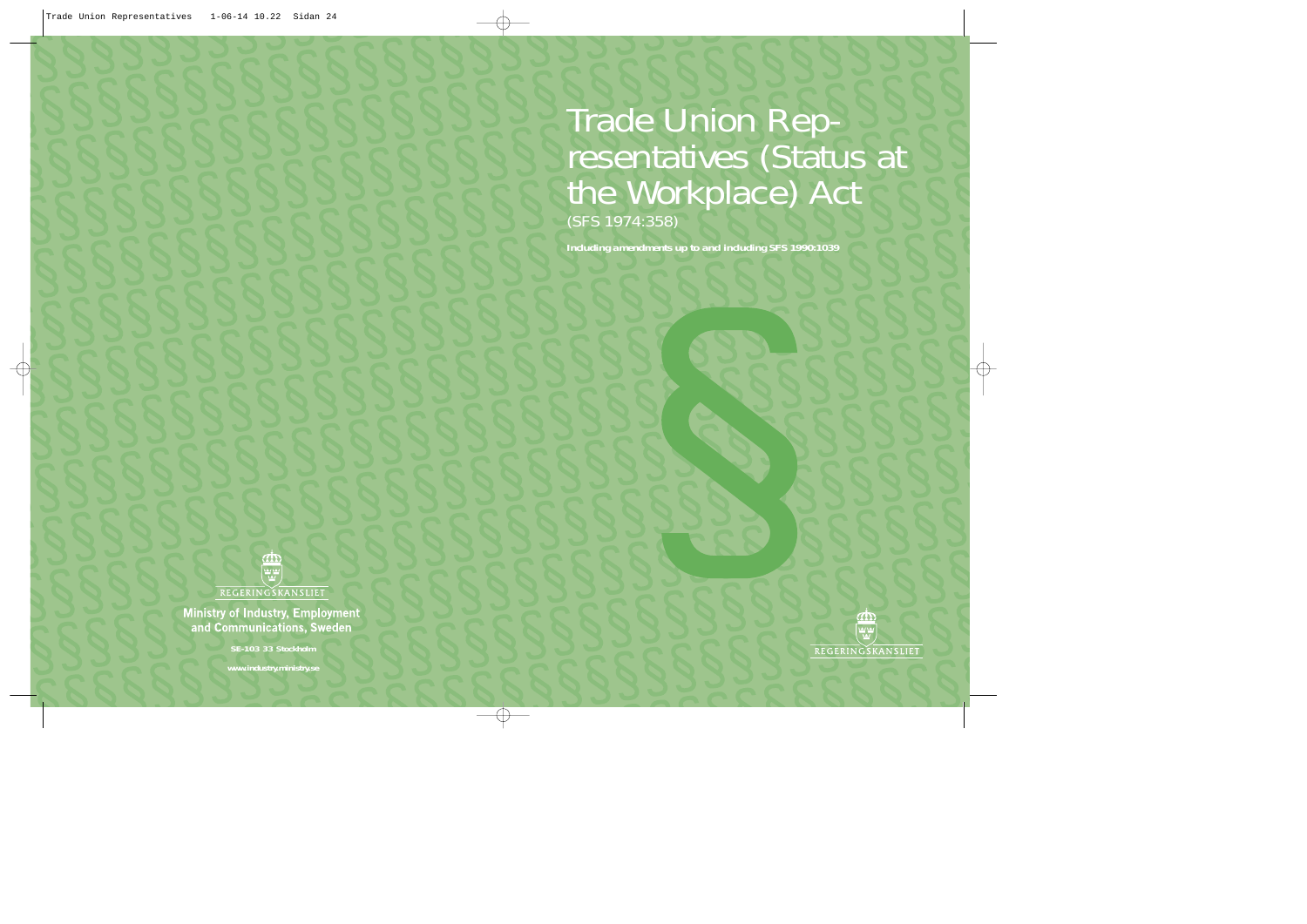**SECTION 1** This Act applies to any person who has been appointed as a trade union representative, by an employees' organisation, to represent the employees at a particular place of work with respect to matters concerning the relationship to the employer or with respect to other issues relating to union activities.

Employees' organisation, for the purpose of this Act, means an organisation which is, or usually is, bound by a collective bargaining agreement relating to those employees, which are affected by the activities of the representative.

The Act shall apply to a trade union representative when the employees' organisation has notified the employer of the trade union representative appointment. The employees' organisation shall determine when the Act shall apply in relation to the representative. (SFS 1990:1039)

**SECTION 2** If any Act contains a provision that differs from this Act, that provision shall apply. Provisions in other enactments than an act shall apply if they relate to an issue concerning a right of priority to continued employment or the planning of time off for a trade union representative whose pay benefits are determined in conjunction with the Government or a public authority appointed by the Government, or a trade union representative of the Riksdag or its departments.

Any part of an agreement whereby a trade union representative's rights pursuant to this Act are restricted is invalid. Deviations may, however, be made from Sections 1, 5-7, Section 8, first paragraph, and Section 9a, first and second paragraphs, on the basis of a collective bargaining agreement that has been concluded or approved on behalf of the employees by an organization that is deemed to be a central employees' organization under the Employment (Co-Determination in the Workplace) Act (1976:580). (SFS 1990:1039)

**SECTION 3** An employer may not prevent a trade union representative from performing his duties.

If the appointment relates to a place of work other than the representative's own place of work, the employer is obliged to allow the representative to perform his duties and to be active to the extent necessary to fulfil his duties. The activities may not, however, result in any significant impediment to the proper performance of work. The representative shall be provided with the use of premises or other space at his own place of work as necessary for the performan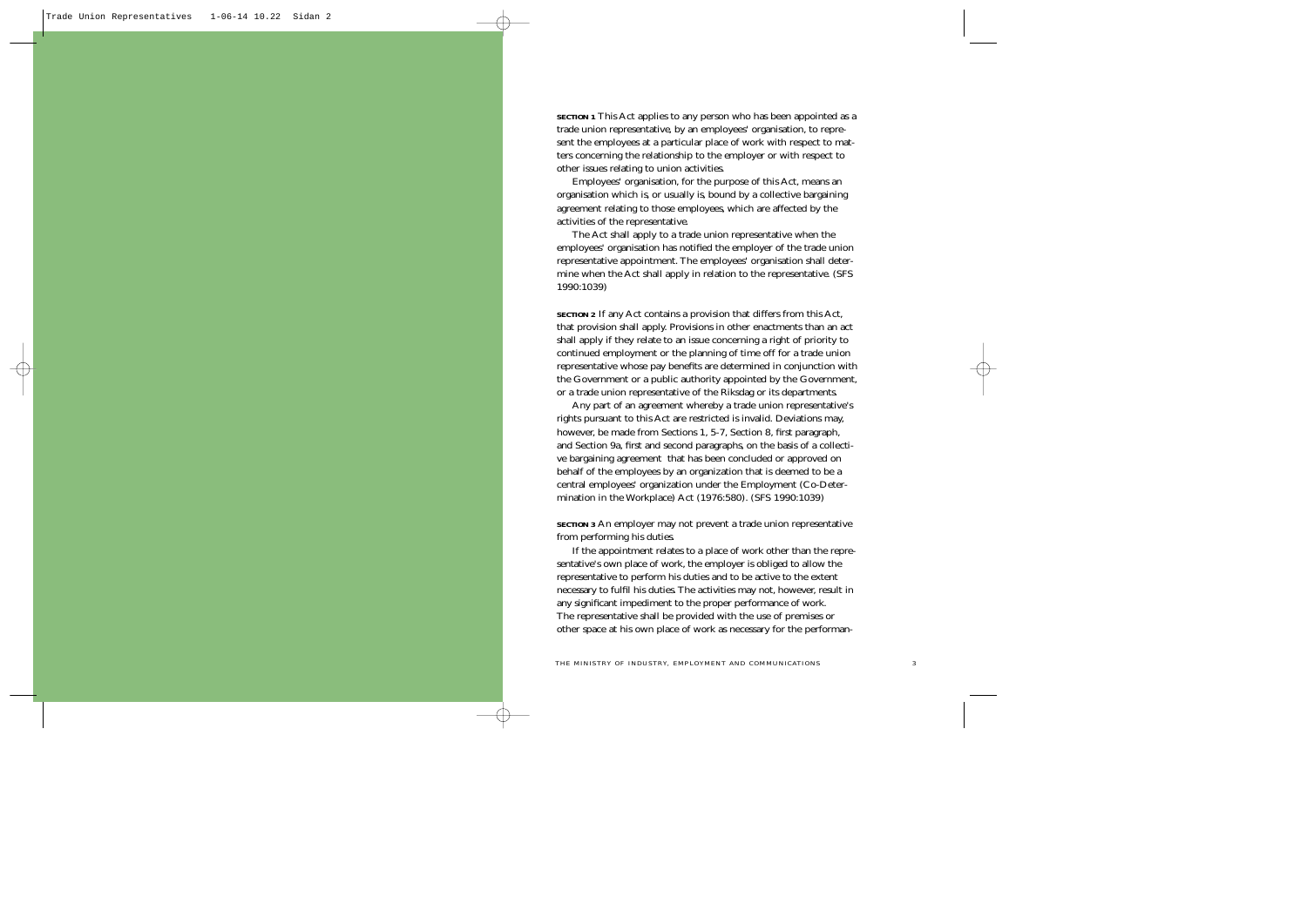ce of the trade union activity carried out there. (SFS 1990:1039)

**SECTION 4** A trade union representative shall not be subjected to worse conditions of work or terms of employment as a result of his appointment. Following the completion of the appointment, the employee shall be ensured the same or an equivalent position, with respect to working conditions and terms of employment, as if he had not received any trade union appointment.

**SECTION 5** In the event that an issue arises concerning the alteration of a trade union representative's conditions of work or terms of employment, the employer shall inform the representative and give at least two weeks advance notice to the local employees' organisation. If this is not possible, the representative shall be informed and notice shall be given as soon as possible. The obligation to inform the trade union representative and notify the union shall not arise if the alteration takes place in the normal course of the trade union representative's work and does not detract from his opportunity to perform his trade union duties.

The local employees' organisation and the representative shall be entitled to deliberations with the employer concerning measures referred to in the first paragraph. Such deliberations shall be convened not later than one week after the representative has been informed and the union notified. Once the deliberations have been convened, the employer shall not be entitled to implement the anticipated measure until the opportunity for deliberations has been afforded.

**SECTION 6** A trade union representative is entitled to time off, as required, for performance of the trade union duties.

The time off may not, however, exceed what is reasonable taking account of circumstances prevailing at the place of work. The time off may not be scheduled in such a manner as to cause any significant impediment to the proper performance of work.

The amount of time off and the time at which it is to be taken shall be determined following deliberations between the employer and the local employees' organisation.

**SECTION 7** The representative shall be entitled to retain his employment benefits in the event that time off is taken for the performance of trade union activities at his own place of work.

If trade union activities at his own place of work take place at times outside the representative's normal working hours and this results from a decision taken by the employer, the representative shall be paid compensation as though the work had been performed on behalf of the employer.

Additional costs incurred shall also be reimbursed, if they are attributable to the employer.

Where, according to law, employment benefits are paid on the basis of the amount of time worked, the time referred to in the first and second paragraphs shall be regarded as equivalent to time worked. (SFS 1990:1039)

**SECTION 8** In the event of giving of notice of termination as a consequence of a shortage of work and in connection with redundancies, trade union representatives shall, notwithstanding Section 22 of the Employment Protection Act (1982:80), be given priority to continued employment, if it is of special importance for the trade union activity at the place of work. If the representative can only be afforded an opportunity to continue his work after a transfer, his right of priority to continued employment shall be contingent upon his having sufficient qualifications for that employment.

Any dismissal which takes place contrary to the first paragraph shall, upon the application of the representative, be declared invalid. The provisions of Section 34, second and third paragraphs, Sections 37, 39, 40 and 42 and Section 43, second paragraph, of the Employment Protection Act (1982:80), shall apply in this connection. (SFS 1982:87)

**SECTION 9** If a dispute relating to a trade union representative arises concerning the application of Section 1, 3, 4, 6 or 7 or Section 8, first paragraph, or the provisions of a collective bargaining agreement which, on the basis of Section 2, second paragraph, applies instead of Section 1, 6, 7 or Section 8, first paragraph, the opinion of the local employees' organisation on the correct interpretation of the Act or collective bargaining agreement shall apply pending the final determination of the dispute. A collective bargaining agreement which applies instead of this Act may provide that the right of determination of the party for the employees shall instead accrue to the central employees' organisation.

The employer may, notwithstanding the provisions of the first paragraph, refuse any time off which would jeopardise safety at the place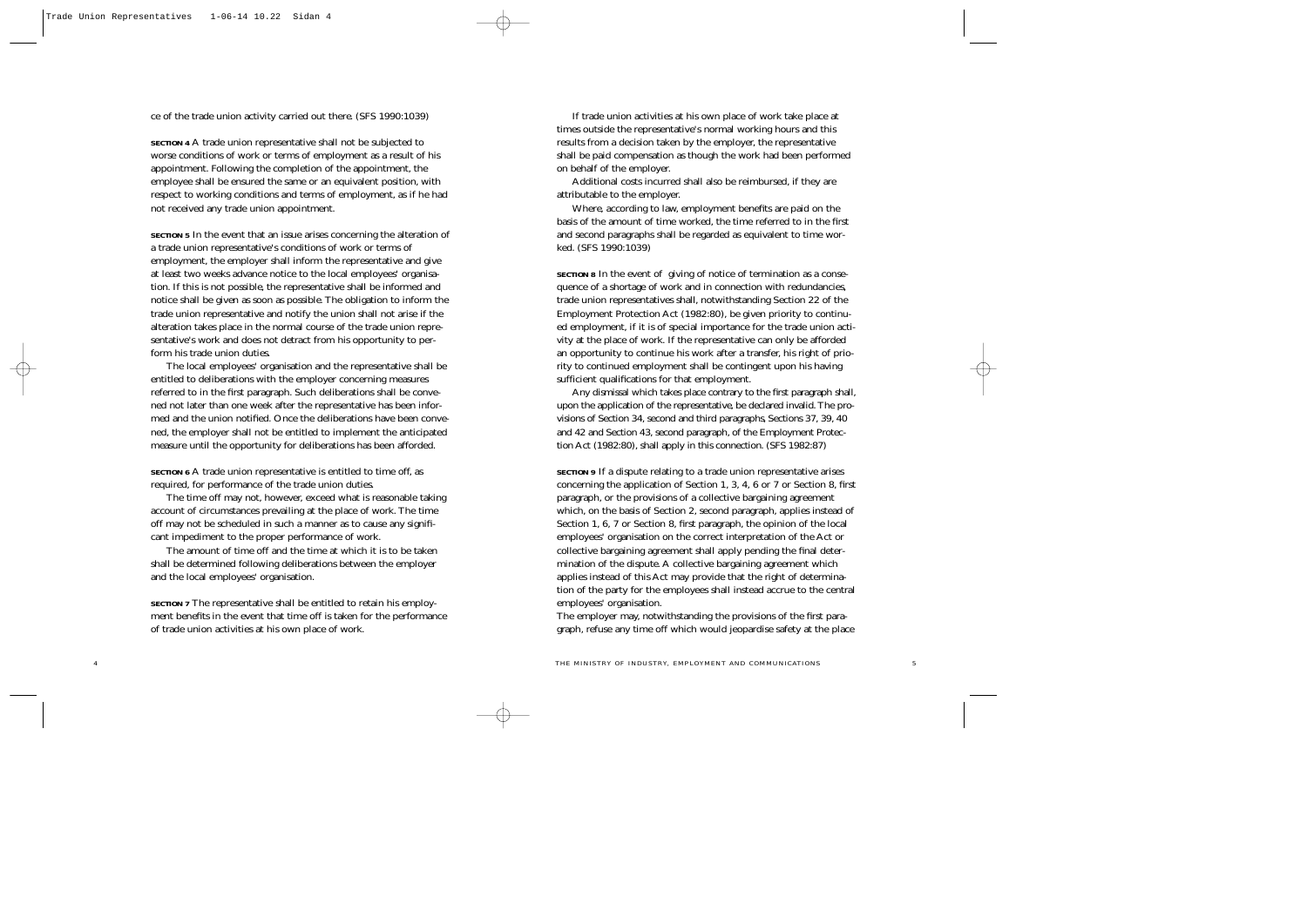of work, important public functions or interests equivalent thereto.

**SECTION 9A** An employer who, pursuant to Section 3, second paragraph, is obliged to afford a trade union representative access to a place of work and permit the representative to be active there, is entitled to negotiate with the relevant employees' organisation with respect to an obligation of confidentiality concerning the information which is to be given to the representative.

In such circumstances, Section 21, second and third paragraphs, of the Employment (Co-Determination in the Workplace) Act (1976:580), shall apply. Information which a trade union representative has acquired subject to an obligation of confidentiality according to the first paragraph, may be disclosed by the representative, notwithstanding the obligation of confidentiality, to a member of the board of directors of the employees' organisation. In such circumstances the obligation of confidentiality shall also apply to the member of the board of directors.

The provisions of Chapter 14, Sections 7, 9 and 10 of the Secrecy Act (1980:100), shall apply, instead of the provisions of the first and second paragraphs of this Section, with respect to issues concerning the performance of appointments pursuant to Section 3, second paragraph at a place of work in the public service. (SFS 1990:1039)

**SECTION 10** An employer who fails to comply with his obligations pursuant this Act or the provisions of a collective bargaining agreement which apply instead of this Act, shall, in addition to pay and other employment benefits to which a union representative is entitled, pay compensation for any damage incurred. In assessing whether, and to what extent, damage has been incurred, account shall also be taken of the interests of the employees' organisation in compliance with the provisions of this Act in relation to the union's representatives, and also other circumstances which are not purely of a financial significance.

An employees' organisation may be ordered to pay damages if it has caused the erroneous application of this Act or a collective bargaining agreement which applies instead of the Act and where such organisation was aware, or clearly should have been aware, of the error. This also applies if the organisation fails to take reasonable measures to stop a trade union representative from similar conduct or if the union fails to endeavour to prevent damage arising as a consequence of an incor-

rect procedure. A union representative cannot be ordered to pay damages or to repay pay which he has received for union activities which he has conducted with the approval of the organisation.

Damages may be adjusted if, taking account of the extent of damage or other circumstances, it is reasonable to do so.

**SECTION 10A** If a union representative or a member of the board of directors of an employees' organisation breaches the obligation of confidentiality as referred to in Section 9a, first and second paragraphs, or makes unauthorised use of knowledge which the union representative or member of the board of directors has acquired subject to such an obligation of confidentiality, the employees' organisation shall be liable for any damage caused thereby. In such circumstances liability shall not be imposed pursuant to Chapter 20, Section 3 of the Penal Code.

Where reasonable, damages may be reduced, in part or in whole. (SFS 1990:1039)

**SECTION 11** Any person wishing to claim damages pursuant to this Act shall notify the other party of his claim within four months from the time at which the damage arose. If negotiations have been convened during that time pursuant to the Employment (Co-Determination in the Workplace) Act (1976:580), or on the basis of a collective bargaining agreement, the action shall be commenced within four months from the conclusion of negotiations. In other circumstances, the action shall be commenced within eight months from when the damage arose.

The first paragraph applies, mutatis mutandis, with respect to claims concerning pay and other employment benefits pursuant to this Act or collective bargaining agreements which apply instead of this Act.

If the provisions of the first and second paragraphs are not observed, the right of action will lapse. (SFS 1976:594)

**SECTION 12** Proceedings concerning the application of this Act shall be processed in accordance with the Labour Disputes (Judicial Procedure) Act (1974:371). Such proceedings shall be conducted expeditiously. The same applies with respect to proceedings concerning collective bargaining agreements which apply instead of this Act. Notwithstanding Section 9, the Labour Court may make orders in the disputed issue pending the final determination of the dispute. Applications for such orders may not be granted until the other party has been afforded an opportunity to express his views.